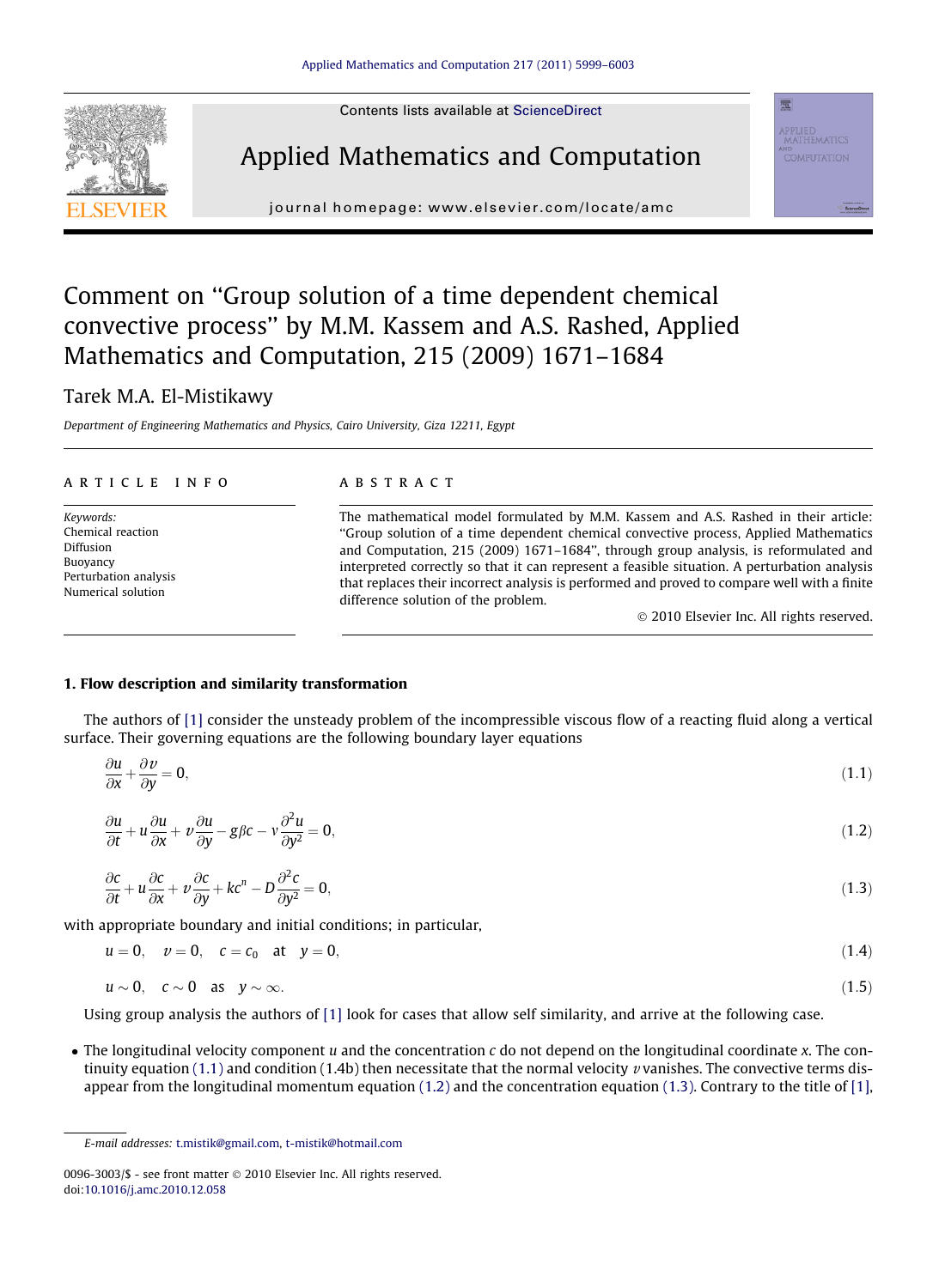<span id="page-1-0"></span>the process involves reaction, diffusion, buoyancy, but certainly no convection. Moreover, that  $u$  and  $c$  are independent of x means that the flow is not evolving in the x-direction, which necessitates that the surface be infinite not semi-infinite as stated in [\[1\]](#page-4-0) and depicted in Fig. 1 of [1]. Furthermore, that  $u_{xx} = 0$  and  $c_{xx} = 0$ , and that the momentum equation in the normal direction y is satisfied when  $v = 0$ ; extend the case to the full Navier–Stokes equations, not just the boundary layer approximation.

• The concentration at the surface is given by

$$
c_0 = t^{\frac{1}{1-n}}.\tag{1.6}
$$

Thus, for  $c_0$  to be finite at  $t = 0$ , the chemical reaction order n must not exceed 1. However, the authors of [\[1\]](#page-4-0) present results for  $n > 1$ .

The similarity coordinate is

$$
\eta = t^{-\frac{1}{2}}y,\tag{1.7}
$$

and u and c transform according to

$$
u = t^{\frac{2-n}{1-n}} F'(\eta), \tag{1.8}
$$

$$
c = c_0 C(\eta). \tag{1.9}
$$

The process can now be described as follows. At  $t = 0$ , the fluid is stationary and non-reacting. For  $t > 0$ , a prescribed concentration  $c_0$  is introduced at the surface, spreading in the y-direction by diffusion, and getting consumed (for  $k > 0$ ) by chemical reaction with the fluid. The outcome is concentration variations which result in buoyancy effects that drive an upward flow (in the x-direction), for  $\beta > 0$ .

The transformations  $(1.7)$ – $(1.9)$  lead to the problem described by Eqs.  $(3.46)$ – $(3.49)$  of [\[1\],](#page-4-0) which contain dimensional coefficients; forcing the authors of [\[1\]](#page-4-0) to carry out calculations at specific values of the flow properties; e.g.  $v = 10 \text{ in}^2/\text{s}$ . This problem (as well as other problems with the dimensions of c, k and  $\beta$ ) could have been avoided, had the authors of [\[1\]](#page-4-0) used the following relations

$$
c_0 = \alpha_c t^{\frac{1}{1-n}},\tag{1.10}
$$

$$
\eta = (vt)^{-\frac{1}{2}}y,\tag{1.11}
$$

$$
u = \alpha_u t^{\frac{2-n}{1-n}} U(\eta), \tag{1.12}
$$

$$
c = c_0 C(\eta), \tag{1.13}
$$

where  $\alpha_c$  and  $\alpha_u$  are constant coefficients such that  $c_0$  and U are non-dimensional. These relations lead to the following problem with non-dimensional coefficients.

$$
\varepsilon \left( U'' + \frac{1}{2} \eta U' - U + \gamma C \right) - U = 0, \tag{1.14}
$$

$$
\varepsilon \left( \lambda C'' + \frac{1}{2} \eta C' - \kappa C^{1-\varepsilon} \right) - C = 0, \tag{1.15}
$$

$$
U(0) = 0, \quad C(0) = 1,\tag{1.16}
$$

$$
U(\infty) = 0, \quad C(\infty) = 0,\tag{1.17}
$$

where dashes denote differentiation with respect to  $\eta$ ,  $\varepsilon = 1 - n$ ,  $\gamma = g\beta\alpha_c/\alpha_u$ ,  $\kappa = k/\alpha_c^{1-n}$ , and  $\lambda = D/v$  is the reciprocal of the Schmidt number.

#### 2. Perturbation analysis

The authors of [\[1\]](#page-4-0) present an analysis that they describe as being a perturbation analysis near  $n = 1$ , but that in no way can be classified as such. Note that the small parameter  $\varepsilon$  which is negative in their unfeasible case with  $n > 1$ , multiplies the highest derivative in Eq. (1.15). Matching inner and outer regions are, therefore, expected to exist [\[2\]](#page-4-0).

The leading order term in their expansion for C

$$
C \sim C_0 + \varepsilon C_1 + \varepsilon^2 C_2 + \varepsilon^3 C_3 \cdots,
$$
\n(2.1)

has the solution  $C_0 = 0$ ; which they reject, for not satisfying Condition (1.16b); although it represents the outer solution.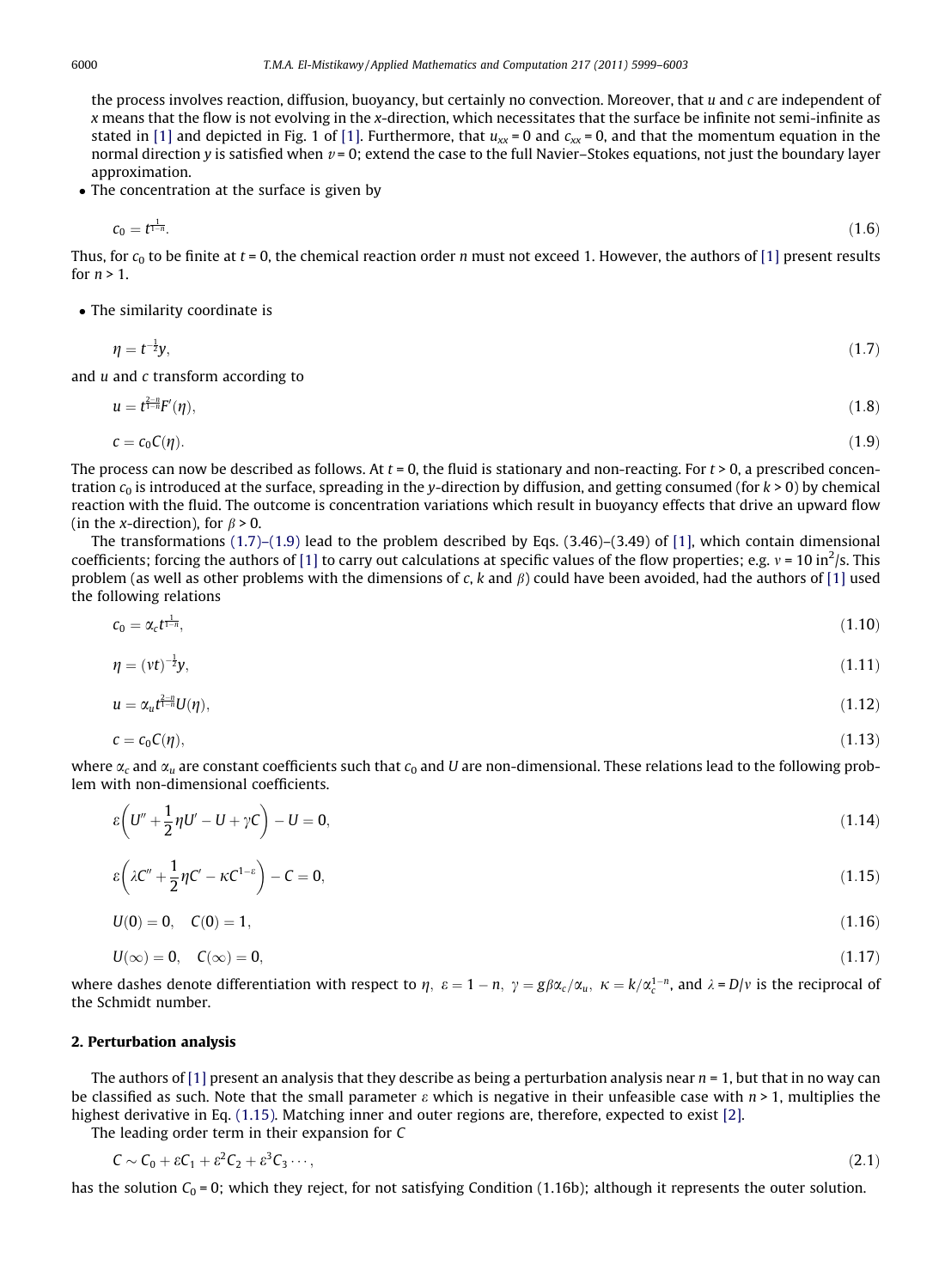<span id="page-2-0"></span>The authors then go on an anomalous procedure that leads them to two approximate expressions (Eqs. (5.16) and (5.18) of [\[1\]](#page-4-0)) for  $C_0$  and, consequently, for C; since  $C_i = 0$  for  $i > 0$ . Interpreted correctly, the first approximation corresponds to the neglect of the last term on the left hand side of Eq. [\(1.15\)](#page-1-0) and replacing  $C^{1-\epsilon}$  by C in the preceding term, while the second corresponds to the neglect of these two terms. The authors apply a similar procedure to Eq. [\(1.14\)](#page-1-0), with C substituted for by the second approximation.

For the correct perturbation analysis, we explore the inner region. The coordinate  $\eta$  is stretched according to

$$
\eta = \varepsilon^{\frac{1}{2}} \zeta,\tag{2.2}
$$

transforming Eqs.  $(1.14)$  and  $(1.15)$  to

$$
U'' - U = -\varepsilon \left(\frac{1}{2}\zeta U - U + \gamma C\right),\tag{2.3}
$$

$$
\lambda C'' - C = -\varepsilon \left( \frac{1}{2} \zeta C' - \kappa C^{1-\varepsilon} \right),\tag{2.4}
$$

with the dashes, now, denoting differentiation with respect to  $\zeta$ .

We start with the problem for the concentration field, as it is independent of the velocity field. Introducing Expansion [\(2.1\)](#page-1-0) into Eq. (2.4), Condition (1.16b) and the matching condition  $C(\infty) = 0$ ; equating like powers of  $\varepsilon$  on both sides; and solving the resulting problems; one obtains

$$
C_0 = e^{-\xi},\tag{2.5}
$$

$$
C_1 = -\left(\frac{4\kappa + 1}{8}\xi + \frac{1}{8}\xi^2\right)e^{-\xi},\tag{2.6}
$$

$$
C_2 = \left[\frac{16\kappa^2 - 24\kappa - 1}{128} \left(\xi + \xi^2\right) + \frac{12\kappa + 1}{192} \xi^3 + \frac{1}{128} \xi^4\right] e^{-\xi},\tag{2.7}
$$

where

$$
\zeta = \lambda^{-\frac{1}{2}} \zeta \tag{2.8}
$$

is the stretched coordinate suitable to capture the fast changes in the concentration boundary layer, which forms when  $\lambda \sim 0$ . Applying the same procedure to the problem for U, with

$$
U \sim U_0 + \varepsilon U_1 + \varepsilon^2 U_2 + \varepsilon^3 U_3 \cdots,
$$
\n(2.9)

gives, for  $\lambda \neq 1$ ,

$$
U_0=0,\t(2.10)
$$

$$
U_1 = \frac{\gamma \lambda}{1 - \lambda} (e^{-\zeta} - e^{-\zeta}), \tag{2.11}
$$

$$
U_2 = \frac{\gamma \lambda}{1 - \lambda} \left[ -\left( \frac{\kappa + 1 - \lambda}{1 - \lambda} + \frac{5}{8} \zeta + \frac{1}{8} \zeta^2 \right) e^{-\zeta} + \left( \frac{\kappa + 1 - \lambda}{1 - \lambda} + \frac{4\kappa + 5}{8} \zeta + \frac{1}{8} \zeta^2 \right) e^{-\zeta} \right],
$$
(2.12)

and, for  $\lambda = 1$ ,

$$
U_0 = 0,\tag{2.13}
$$

$$
U_1 = \frac{1}{2} \gamma \zeta e^{-\zeta},\tag{2.14}
$$

$$
U_2 = -\gamma \left(\frac{2\kappa + 3}{16}\zeta + \frac{2\kappa + 3}{16}\zeta^2 + \frac{1}{16}\zeta^3\right)e^{-\zeta},\tag{2.15}
$$

These inner solutions contain the outer solutions as  $\zeta \sim \infty$ , obviating the need for the outer region.

#### 3. Results and comparisons

Being based on an unfeasible mathematical model (with  $n > 1$ ) and incorrect perturbation analysis, the numerical results presented in [\[1\]](#page-4-0) should be discarded. Two more observations need to be made. The authors of [\[1\]](#page-4-0) present results for zero Schmidt number ( $\lambda^{-1}$  = 0), for which the resulting linear variation for C with  $\eta$  can never satisfy the farfield condition (1.17b). They also tolerate regions of negative (downward) velocity U that should be precluded for positive buoyancy factor  $\gamma$ .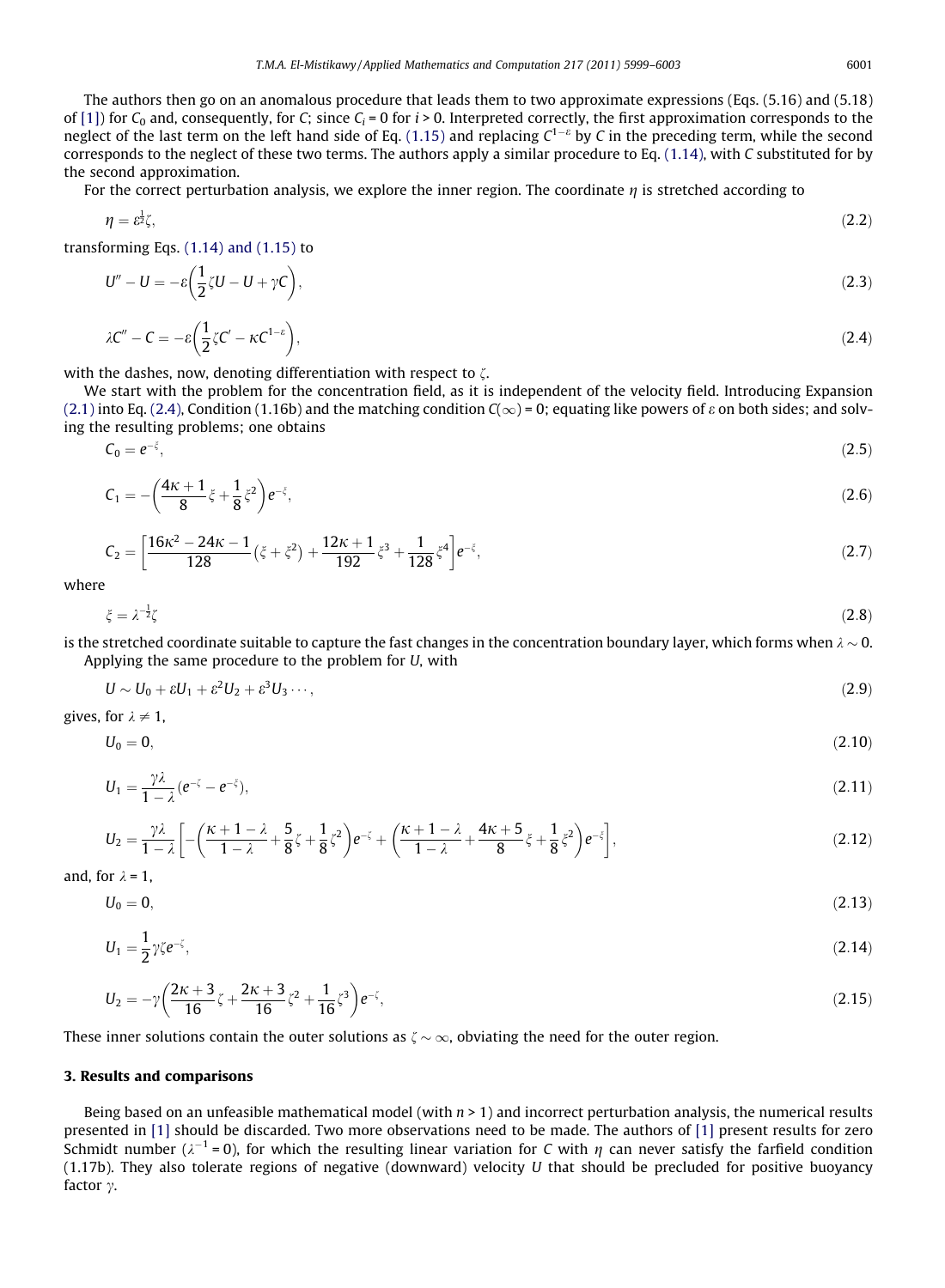<span id="page-3-0"></span>Solutions for the feasible problem, with  $n < 1$ , are now calculated. Eqs. [\(1.14\)–\(1.17\)](#page-1-0) are solved numerically using Keller's two-point, second-order-accurate, finite-difference scheme [\[3\].](#page-4-0) A uniform step-size  $\Delta \eta$  = 0.01 is used and the farfield condi-tions [\(1.17\)](#page-1-0) are invoked at a large but finite distance  $\eta$  =  $\eta_\infty$ . A value of  $\eta_\infty$  = 10 is used throughout; as further increase in  $\eta_\infty$ does not have an effect on the presented results. The non-linear term  $C^{1-\epsilon}$  in Eq. [\(1.15\)](#page-1-0) is linearized, and an iterative pro-



**Fig. 1.** Concentration profiles for different values of  $\varepsilon$ , with  $\gamma = \kappa = \lambda = 1$ .



**Fig. 2.** Velocity profiles for different values of  $\varepsilon$ , with  $\gamma = \kappa = \lambda = 1$ .



**Fig. 3.** Concentration profiles for different values of  $\lambda$ , with  $\varepsilon = 0.1$  and  $\gamma = \kappa = 1$ .